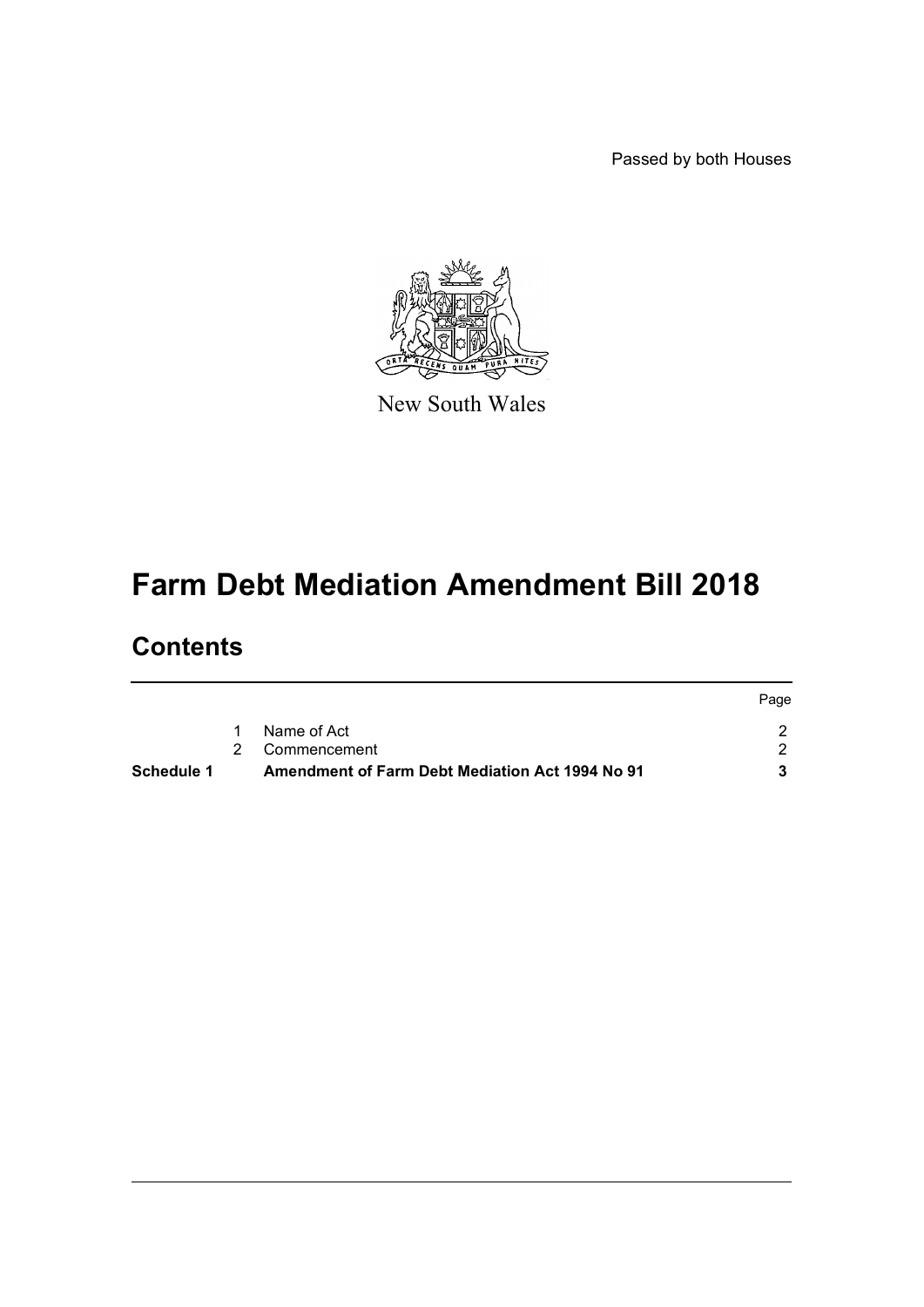*I certify that this PUBLIC BILL, which originated in the LEGISLATIVE COUNCIL, has finally passed the LEGISLATIVE COUNCIL and the LEGISLATIVE ASSEMBLY of NEW SOUTH WALES.*

*Legislative Council 2018* *Clerk of the Parliaments*

New South Wales

# **Farm Debt Mediation Amendment Bill 2018**

Act No , 2018

An Act to amend the *Farm Debt Mediation Act 1994* to make further provision with respect to mediation concerning farm debts; and for other purposes.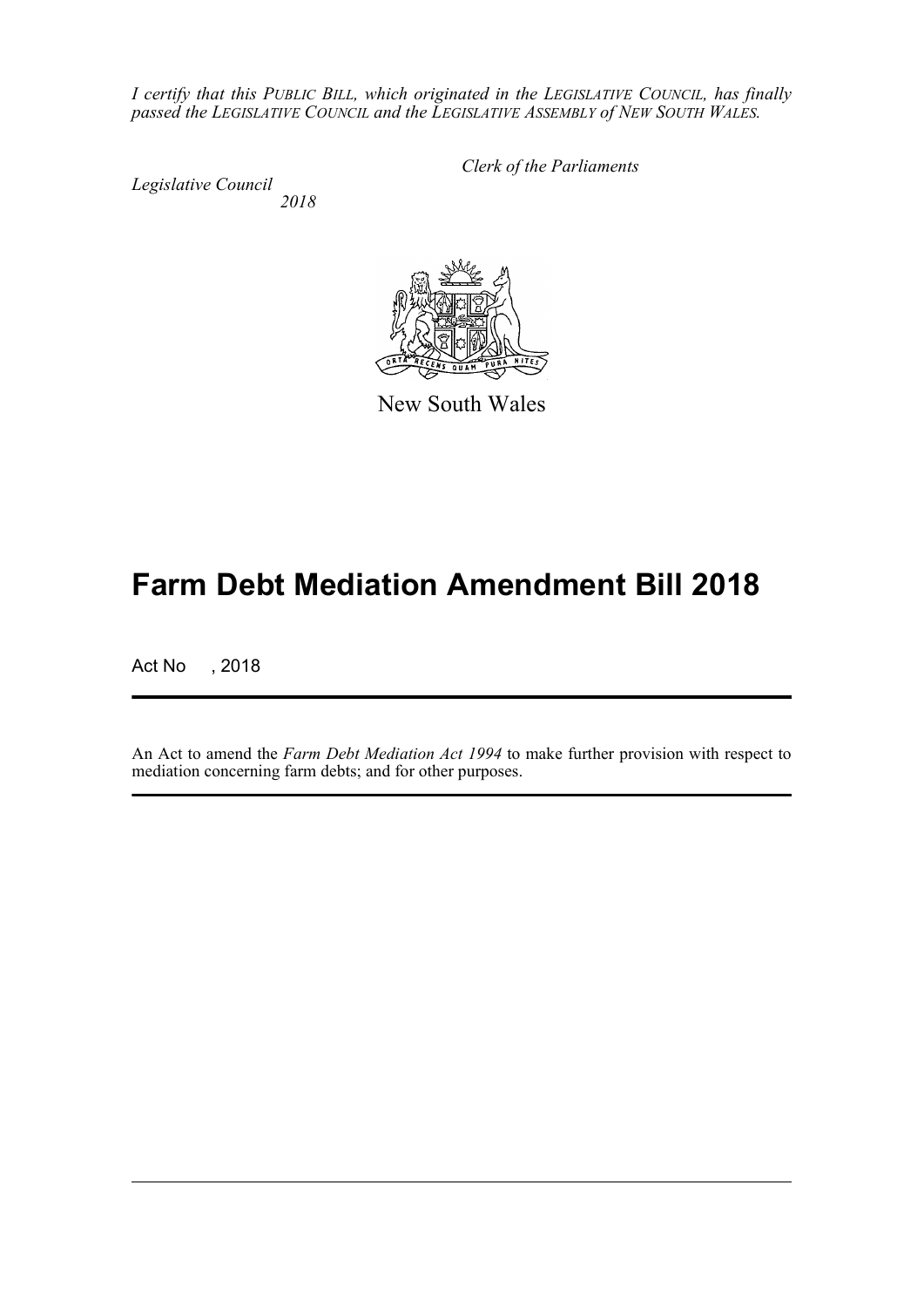# <span id="page-2-0"></span>**The Legislature of New South Wales enacts:**

# **1 Name of Act**

This Act is the *Farm Debt Mediation Amendment Act 2018*.

## <span id="page-2-1"></span>**2 Commencement**

This Act commences on a day or days to be appointed by proclamation.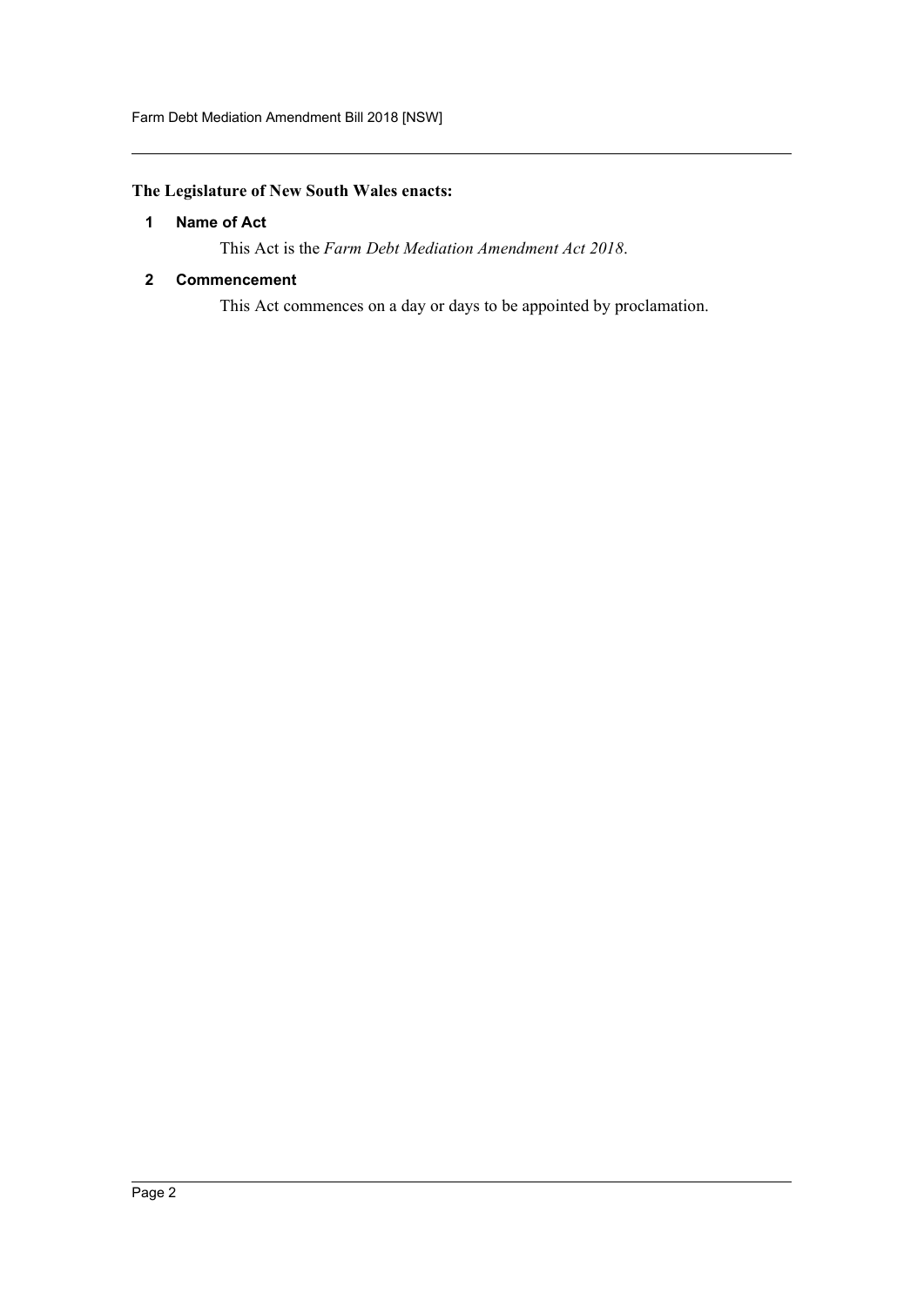# <span id="page-3-0"></span>**Schedule 1 Amendment of Farm Debt Mediation Act 1994 No 91**

# **[1] Section 3 Object**

Omit "farm debt disputes". Insert instead "matters involving farm debts".

## **[2] Section 4 Definitions**

Omit the definitions of *exemption certificate*, *farm machinery*, *farming operation*, *Heads of Agreement*, *mediation* and *mediator* from section 4 (1).

Insert in alphabetical order:

*approved form* means the form approved by the Authority.

*business day* means a day that is not a Saturday, a Sunday or a public holiday throughout New South Wales.

*draft mediation agreement* means a draft agreement prepared under section 18J.

*exemption certificate*—see section 13.

*farm machinery* means any of the following things that are commonly used for the purposes of a farming operation:

- (a) a vehicle, machine or other implement,
- (b) any other thing of a class prescribed by the regulations.

*farming operation*—see section 4AB.

*mediation*—see section 4AA.

*mediation agreement* means an agreement entered into under section 18K. *mediation request*—see section 18B.

*mediator* means a person accredited as a mediator under section 16. *notice inviting mediation*—see section 18A. *prohibition certificate*—see section 9.

# **[3] Section 4 (1A) (a) and (b)**

Omit "farm debt dispute" and "the dispute" wherever occurring.

Insert instead "matter involving a farm debt" and "the matter", respectively.

# **[4] Section 4 (2)**

Omit the subsection.

# **[5] Sections 4AA and 4AB**

Insert after section 4:

#### **4AA Mediation**

- (1) *Mediation* is a structured negotiation process in which a mediator, as a neutral and independent party, assists the participants in the process:
	- (a) to communicate effectively with each other, and
	- (b) to reach agreement on the issues in dispute, and
	- (c) to achieve their own resolution of the dispute.
- (2) The regulations may declare that any process of a specified kind is, or is not, mediation for the purposes of this Act.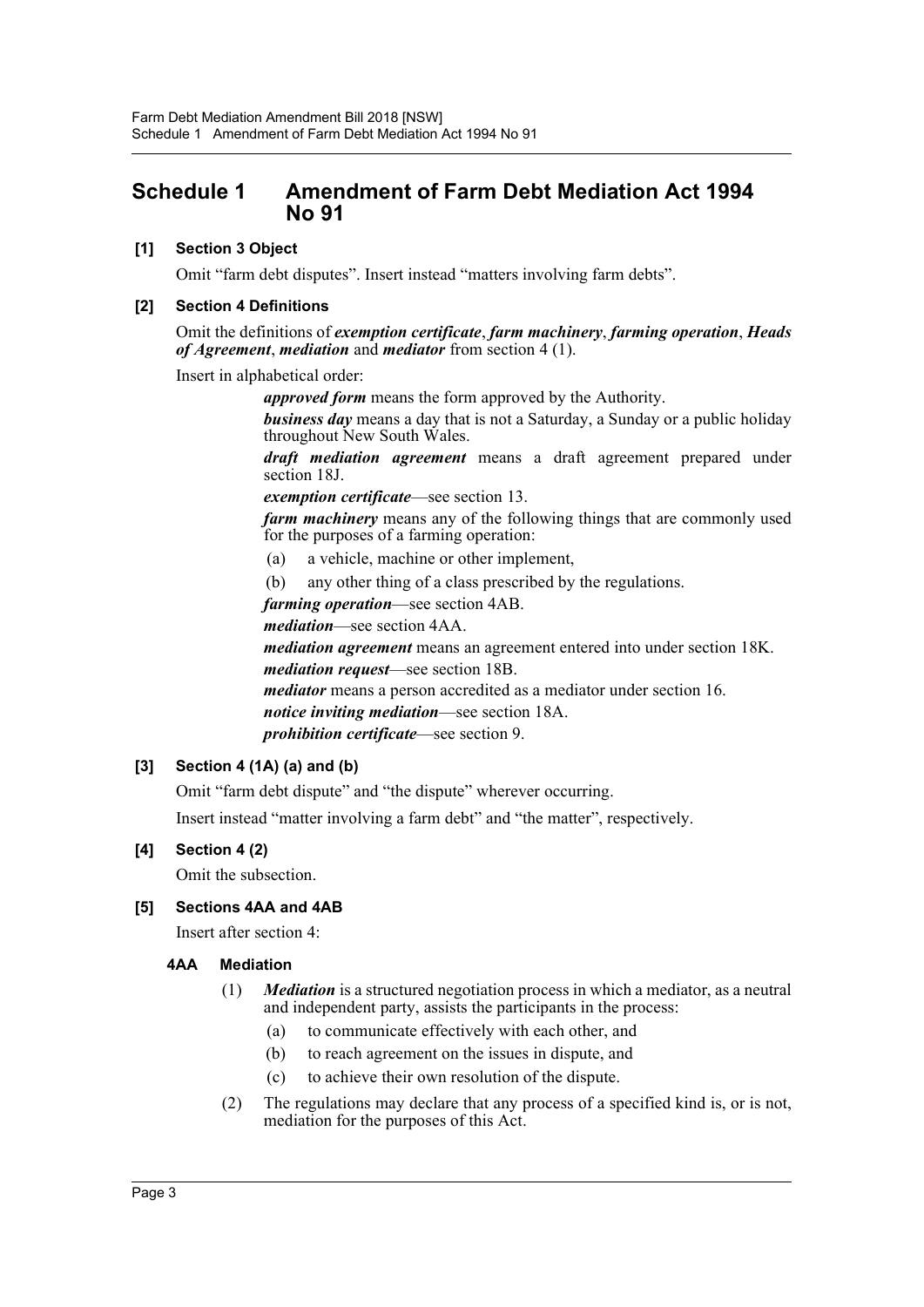## **4AB Farming operation**

- (1) A *farming operation* is a business undertaking that primarily involves one or more of the following activities:
	- (a) agriculture (for example, crop growing and livestock or grain farming),
	- (b) aquaculture,
	- (c) the cultivation or harvesting of timber or native vegetation,
	- (d) any activity involving primary production carried out in connection with an activity referred to in paragraphs (a)–(c).
- (2) A *farming operation* does not include a business undertaking that primarily involves wild harvest fishing or the hunting or trapping of animals, birds or reptiles in the wild.
- (3) The regulations may declare that any business undertaking of a specified kind is, or is not, a farming operation for the purposes of this Act.

# **[6] Section 5 Application of Act**

Insert after section 5 (2):

- (3) This Act does not apply in respect of a farm debt secured by a farm mortgage if:
	- (a) the farmer is in default under the farm mortgage, and
	- (b) the farm mortgage secures all or part of the balance outstanding under an earlier farm mortgage, and
	- (c) the farmer and the creditor have previously entered into a mediation agreement under this Act in relation to the farm debt.

#### **[7] Section 6 Enforcement action in contravention of Act void**

Omit the section.

#### **[8] Section 7 Relationship of Act with other laws**

Insert after section 7 (2):

(3) Except as otherwise expressly provided by this Act, this Act does not affect or limit a civil right or remedy that exists apart from this Act, whether at common law or otherwise.

# **[9] Part 1A**

Insert after section 7:

# **Part 1A Enforcement action**

# **Division 1 Prohibition on enforcement action**

#### **8 Exemption certificate required for enforcement action**

(1) A creditor must not take enforcement action in respect of a farm mortgage unless an exemption certificate granted to the creditor is in force in respect of the farm debt concerned.

Maximum penalty:

- (a) for a corporation—2,500 penalty units, or
- (b) for an individual—500 penalty units.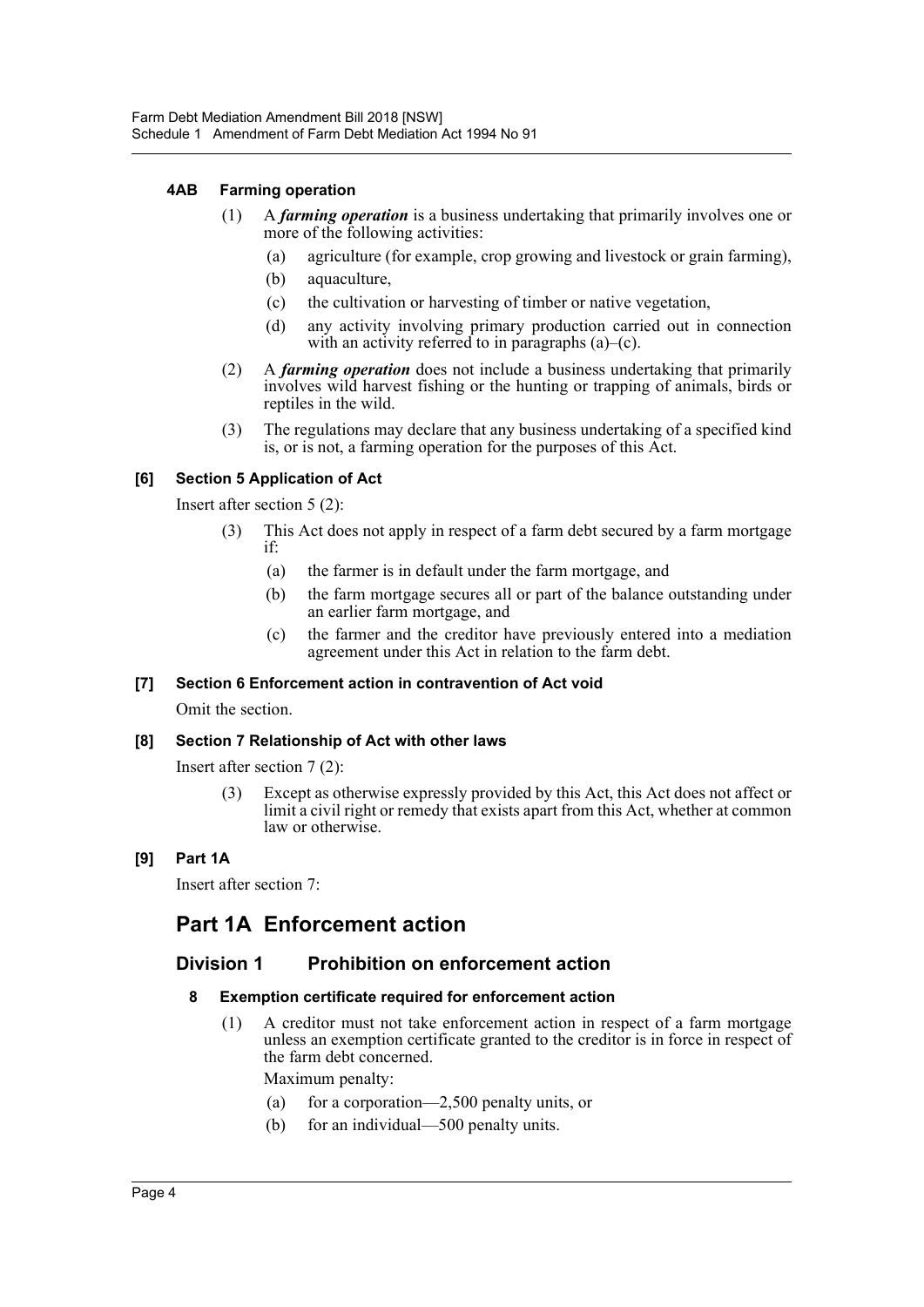- (2) Enforcement action taken by a creditor in respect of a farm debt in contravention of this Act is void.
- (3) This section does not invalidate any statutory enforcement notice or other process given, served or executed in order to fulfil a condition precedent to the taking of any enforcement action, but operates to prohibit the taking of the action concerned and the enforcement by a court or tribunal of any such notice or process.
- (4) Subsection (3) does not affect any proceedings authorised under section 15 (5) to be continued or concluded after the expiry of an exemption certificate.

# **Division 2 Prohibition certificates**

## **9 Application for prohibition certificate**

- (1) A farmer who is in default and who has requested a creditor to mediate in respect of the farm debt concerned may apply to the Authority for a certificate prohibiting the creditor from taking enforcement action (a *prohibition certificate*).
- (2) An application for a prohibition certificate may be made whether or not the farmer has been given a notice inviting mediation in respect of the farm debt.
- (3) An application is to be in the approved form.

## **10 Grant or refusal of prohibition certificate**

- (1) The Authority may, on application, grant or refuse a prohibition certificate.
- (2) The Authority must grant a prohibition certificate if:
	- (a) the farmer is in default under the farm mortgage, and
	- (b) the farmer has given the creditor a mediation request in respect of the farm debt concerned, and
	- (c) no exemption certificate is in force in relation to the farm mortgage, and
	- (d) the Authority is satisfied that there is at least one additional ground for granting the prohibition certificate.
- (3) Each of the following is an *additional ground* for granting a prohibition certificate:
	- (a) the farmer has attempted to mediate in good faith throughout the period of 3 months commencing on the day on which the mediation request was given, but no satisfactory mediation has taken place,
	- (b) the creditor has failed to respond to a mediation request in respect of the farm debt within the period required by Part 2 (or within such longer period as the Authority considers is reasonable in the circumstances),
	- (c) the creditor has indicated in writing to the Authority or the farmer that the creditor does not wish to enter into or proceed with mediation,
	- (d) the creditor has, in any other manner, declined to mediate (whether under this Act or under a corresponding law of another State or Territory).
- (4) However, the Authority may refuse to grant a prohibition certificate where the creditor has failed to respond to a mediation request if the Authority is satisfied that:
	- (a) the creditor's failure to respond is justified in the circumstances, and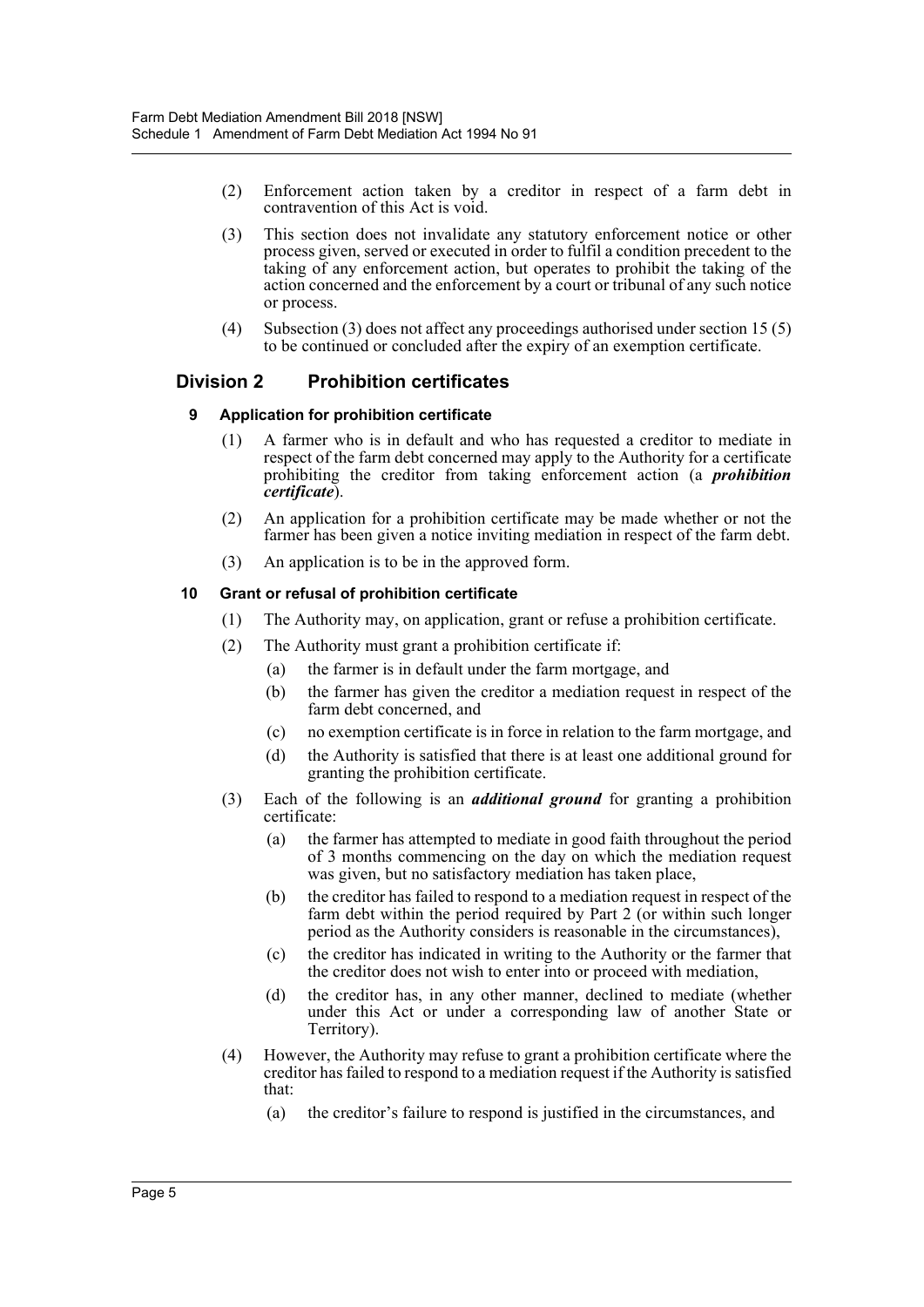(b) the creditor intends to mediate within a period that is reasonable in the circumstances.

#### **11 Prohibition certificate not to be issued while exemption certificate in force**

No prohibition certificate can be issued by the Authority in relation to a farm mortgage while an exemption certificate is in force in relation to the farm mortgage.

#### **12 Duration of prohibition certificate**

A prohibition certificate takes effect when it is issued and remains in force for a period of 6 months.

## **Division 3 Exemption certificates**

#### **13 Application for exemption certificate**

- (1) A creditor under a farm mortgage may apply to the Authority for a certificate that this Act does not apply to the farm mortgage (an *exemption certificate*).
- (2) An application is to be in the approved form.

#### **14 Grant or refusal of exemption certificate**

- (1) The Authority may, on application, grant or refuse an exemption certificate.
- (2) The Authority must grant an exemption certificate if:
	- (a) the farmer is in default under the farm mortgage, and
	- (b) no prohibition certificate is in force in relation to the farm mortgage, and
	- (c) the Authority is satisfied that there is at least one additional ground for granting the exemption certificate.
- (3) Each of the following is an *additional ground* for granting an exemption certificate:
	- (a) the farmer has, when in default, given a mediation request to the creditor and satisfactory mediation has taken place following the request,
	- (b) the farm debt is secured by a farm mortgage over farm property in another State or Territory and in New South Wales and mediation (equivalent to satisfactory mediation) has taken place under a corresponding law of that State or Territory in respect of that part of the farm debt that is secured by a farm mortgage over farm property in New South Wales,
	- (c) the creditor has given the farmer a notice inviting mediation and has attempted to mediate in good faith throughout the period of 3 months (or such longer period as has been agreed by the creditor for the purposes of this section by notice in writing given to the farmer) commencing on the day on which the notice was given,
	- (d) the farmer has failed to respond to a notice inviting mediation within the period required by Part 2 (or within such longer period as the Authority considers is reasonable in the circumstances),
	- (e) the farmer has failed to take part in mediation in good faith or has unreasonably delayed entering into or proceeding with mediation in respect of the farm debt,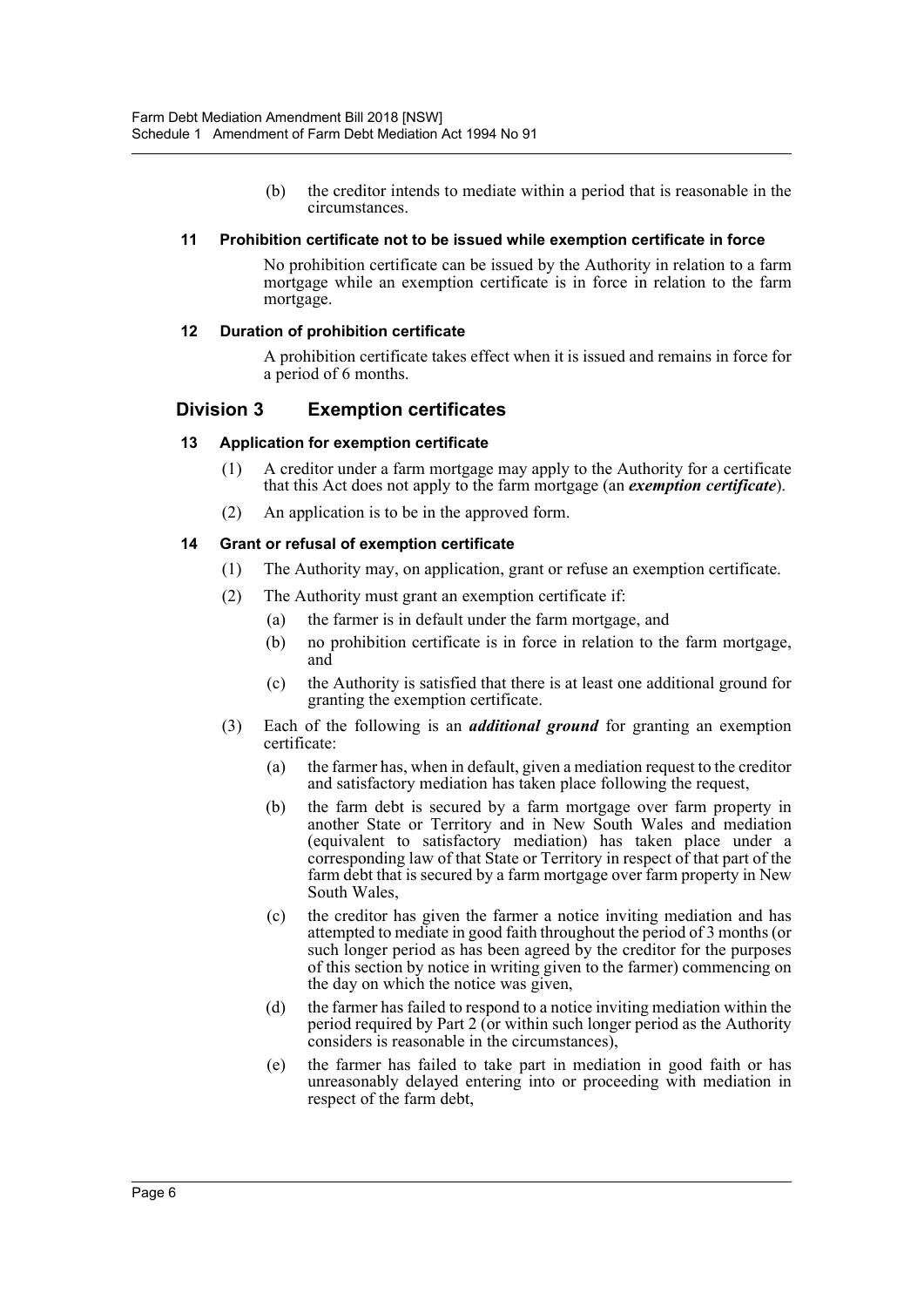- (f) the farmer has indicated in writing to the Authority or to the creditor that the farmer does not wish to enter into or proceed with mediation in respect of the farm debt,
- (g) the farmer has, in any other manner, declined to mediate (whether under this Act or under a corresponding law of another State or Territory).
- (4) However, the Authority may refuse to grant an exemption certificate if satisfied that:
	- (a) in the circumstances, the farmer is justified in declining to mediate, and
	- (b) the farmer intends to mediate within a period that is reasonable in the circumstances.
- (5) A failure by a creditor to agree to reduce or forgive any debt does not, of itself, demonstrate a lack of good faith on the part of a creditor in attempting to mediate.

#### **15 Duration of exemption certificate**

- (1) An exemption certificate takes effect when it is issued and remains in force until the date on which the effective period ends.
- (2) The *effective period* for an exemption certificate is:
	- (a) if satisfactory mediation in respect of the farm debt concerned has taken place, or the farmer has failed to take part in mediation in good faith the period of 3 years commencing on the last date of the mediation, or
	- (b) if the farmer has indicated in writing that the farmer does not wish to enter into or proceed with mediation—the period of 3 years commencing on the date the indication was given to the Authority or creditor, or
	- (c) if the farmer has failed to respond to a notice inviting mediation within the period of 20 business days (or any longer period allowed by the Authority for the purposes of determining the application for the exemption certificate)—the period of 3 years commencing immediately after the end of the period required or allowed for the response, or
	- (d) in any other case—the period of 3 years commencing on the date the certificate was issued.
- (3) An exemption certificate may not be issued after the date on which it would, if issued, expire under subsection (2).
- (4) An exemption certificate is to specify the date on which it expires.
- (5) The expiry of an exemption certificate does not affect any proceedings for recovery of a farm debt, or for the exercise or enforcement of any right of the creditor, already taken or commenced by a creditor while the certificate was in force, and any such proceedings may be continued and concluded as if the certificate were still in force.
- (6) The reference in subsection (5) to the commencement of proceedings does not include a reference to the giving of any statutory enforcement notice or other action taken in order to fulfil a condition precedent to the enforcement of a right otherwise than through proceedings in a court or tribunal.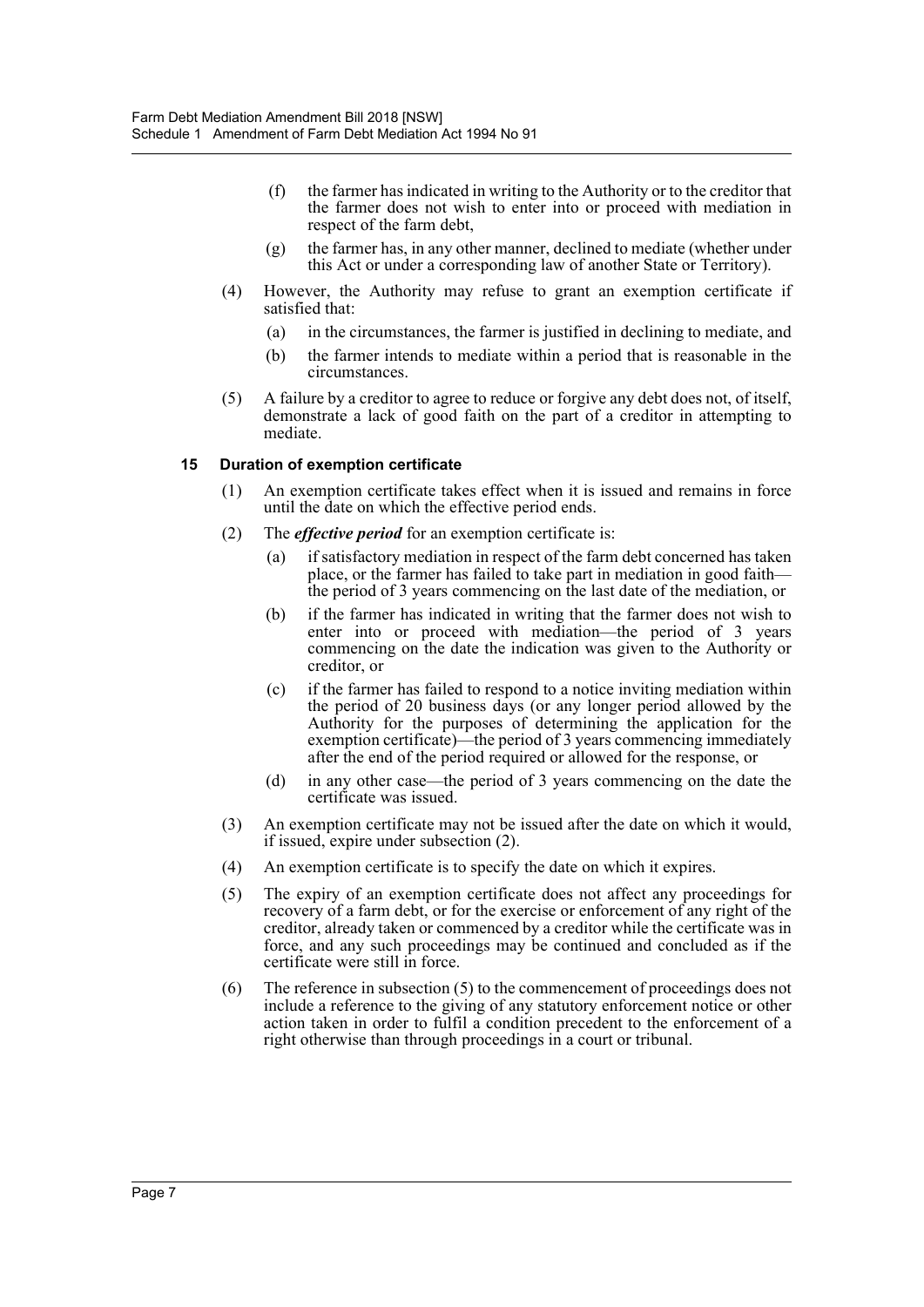## **[10] Part 2, sections 8–11A**

Omit the sections. Insert instead:

# **Division 1 Mediators**

#### **16 Accreditation of mediators**

- (1) The Authority may accredit or reaccredit persons as mediators for the purposes of this Act.
- (2) The regulations may make provision for or with respect to the accreditation of mediators (including, without limitation, for or with respect to applications for, and conditions of, accreditation and the suspension and cancellation of accreditation).

#### **17 Functions of mediators**

- (1) A mediator has the following functions:
	- (a) to mediate, or attempt to mediate, between the participants in the mediation for the purpose of arriving at an agreement for the present arrangements and future conduct of financial relations among them,
	- (b) such other functions as are conferred or imposed on the mediator by or under this or any other Act.
- (2) It is not a function of a mediator:
	- (a) to advise a farmer or creditor about the law, or
	- (b) to encourage or assist a farmer or creditor in reserving or establishing legal rights, or
	- (c) to act as an adjudicator or arbitrator.

# **Division 2 Preliminary procedure**

#### **18A Creditor-initiated mediation**

- (1) A creditor under a farm mortgage may give a farmer who is in default under the mortgage a notice of invitation to participate in mediation (a *notice inviting mediation*) in respect of the farm debt concerned.
- (2) The notice must specify that a failure of the farmer to respond to the notice within the period required by this section may constitute a ground for the grant of an exemption certificate.
- (3) The farmer must respond to the notice within 20 business days after receiving the notice.
- (4) A notice inviting mediation, or a farmer's response, is to be in writing in the approved form.

#### **18B Farmer-initiated mediation**

- (1) A farmer who owes money to a creditor under a farm mortgage may, by notice given to the creditor, request mediation in relation to the farm debt concerned (a *mediation request*).
- (2) The mediation request must specify that a failure of the creditor to respond to the request within the period required by this section may constitute a ground for the grant of a prohibition certificate.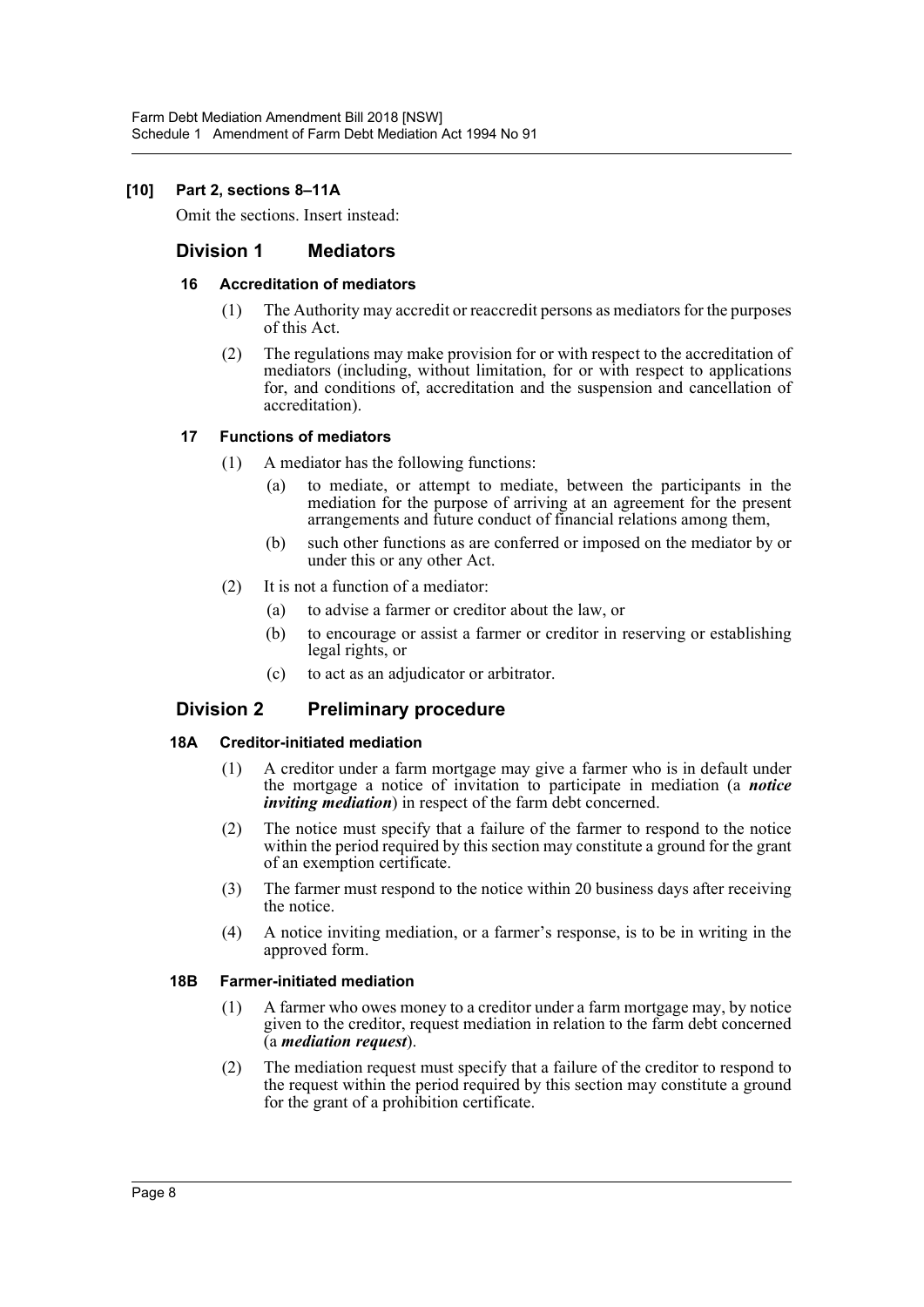- (3) A mediation request may be made whether or not the farmer is in default. However, a mediation request may not be made if the creditor has given the farmer a notice inviting mediation in respect of the farm debt.
- (4) The creditor must respond to the mediation request within 20 business days after receiving the request. **Note.** See section 10 for provisions relating to the grant of a prohibition certificate where a creditor declines to mediate with a farmer who is in default.
- (5) A mediation request, and a creditor's response, is to be in writing in the approved form.

# **Division 3 Mediation procedure**

## **18D Requests for information**

- (1) A mediator may facilitate the exchange of information between the parties to the mediation for the purpose of assisting the parties to resolve the issues between them.
- (2) For that purpose, a party to a mediation must give the mediator a copy of any request for information before giving the request to the other party.
- (3) In preparing a summary of the mediation under this Part, the mediator is to have regard to whether any request for information made by a party was reasonable, and whether information was provided in response to a request within a reasonable period.
- (4) Subsection (3) does not limit the matters to which the mediator is to have regard in preparing a summary of the mediation.

#### **18I Costs of mediation**

- (1) The parties to a mediation are to pay:
	- (a) an equal share of any fee charged by the mediator for the mediation, and
	- (b) their own costs associated with attendance at the mediation.
- (2) If more than one mediation session is required as a result of a party's failure to give a person representing the party authority to enter into a mediation agreement, the party is to pay the whole of the mediator's fee for the session and all costs associated with the attendance by the other party at the additional session.
- (3) The parties may agree to apportion costs otherwise than as provided by this section.
- (4) The Authority is not liable for any of the costs of or associated with mediation for the purposes of this Act, except in its capacity as a creditor.

# **Division 4 Mediation agreements**

#### **18J Draft mediation agreements**

- (1) If a mediator is satisfied that a farmer and a creditor who are parties to a mediation have agreed, or are about to agree, on an issue between them, the mediator must personally prepare for the consideration of the parties a draft agreement setting out the main points of agreement on the issue (*draft mediation agreement*).
- (2) The draft mediation agreement must include a statement, in the approved form, relating to the cooling off period for the proposed mediation agreement.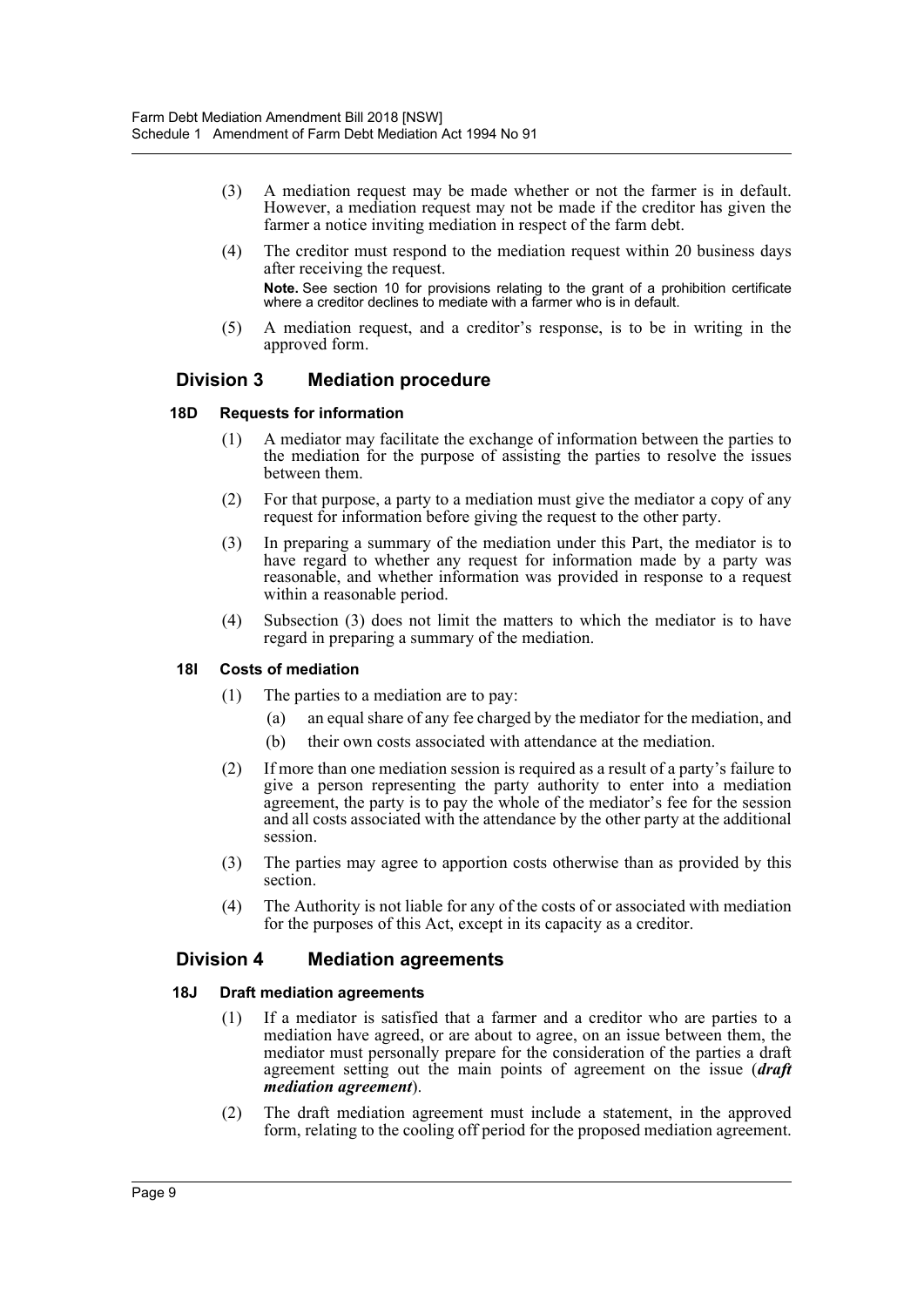#### **18K Mediation agreements**

- (1) If the parties are satisfied that a draft mediation agreement sets out the main points agreed on by them during, or within 24 hours after the end of, the mediation, the parties may enter into a mediation agreement by signing the draft agreement.
- (2) A mediation agreement is binding on the parties to the agreement.
- (3) A mediation agreement may be varied or replaced by a further agreement in writing between the parties.
- (4) If the mediation agreement does not include the statement relating to the cooling off period for the agreement as required by this Part, the creditor who is a party to the agreement is to give to the farmer a statement relating to the cooling off period.
- (5) The statement given by the creditor is to be in the approved form.

# **18L Cooling off period for mediation agreement**

- (1) There is to be a cooling off period for each mediation agreement between a farmer and a creditor.
- (2) The cooling off period expires:
	- (a) at 5 pm on the 10th business day after the day on which the mediation agreement is entered into, or
	- (b) if a statement relating to the cooling off period was not included in the draft mediation agreement—at 5 pm on the 10th business day after the day on which a statement relating to the cooling off period is given to the farmer by the creditor as required by this Part.
- (3) The cooling off period may be waived or varied by agreement in writing between the farmer and the creditor.
- (4) The Authority may not issue an exemption certificate to a creditor on the ground that satisfactory mediation in respect of a farm debt has taken place if:
	- (a) a mediation agreement is in force in relation to the farm debt, and
	- (b) the cooling off period has not expired.

# **Division 5 Internal review**

#### **18P Internal review of decisions of Authority**

- (1) An aggrieved person may apply to the Authority for a review (*internal review*) of any of the following decisions:
	- (a) a decision to grant, or to refuse, a prohibition certificate,
	- (b) a decision to grant, or to refuse, an exemption certificate,
	- (c) a decision to accredit or reaccredit, or to refuse to accredit or reaccredit, a person as a mediator,
	- (d) a decision to suspend or cancel the accreditation of a mediator.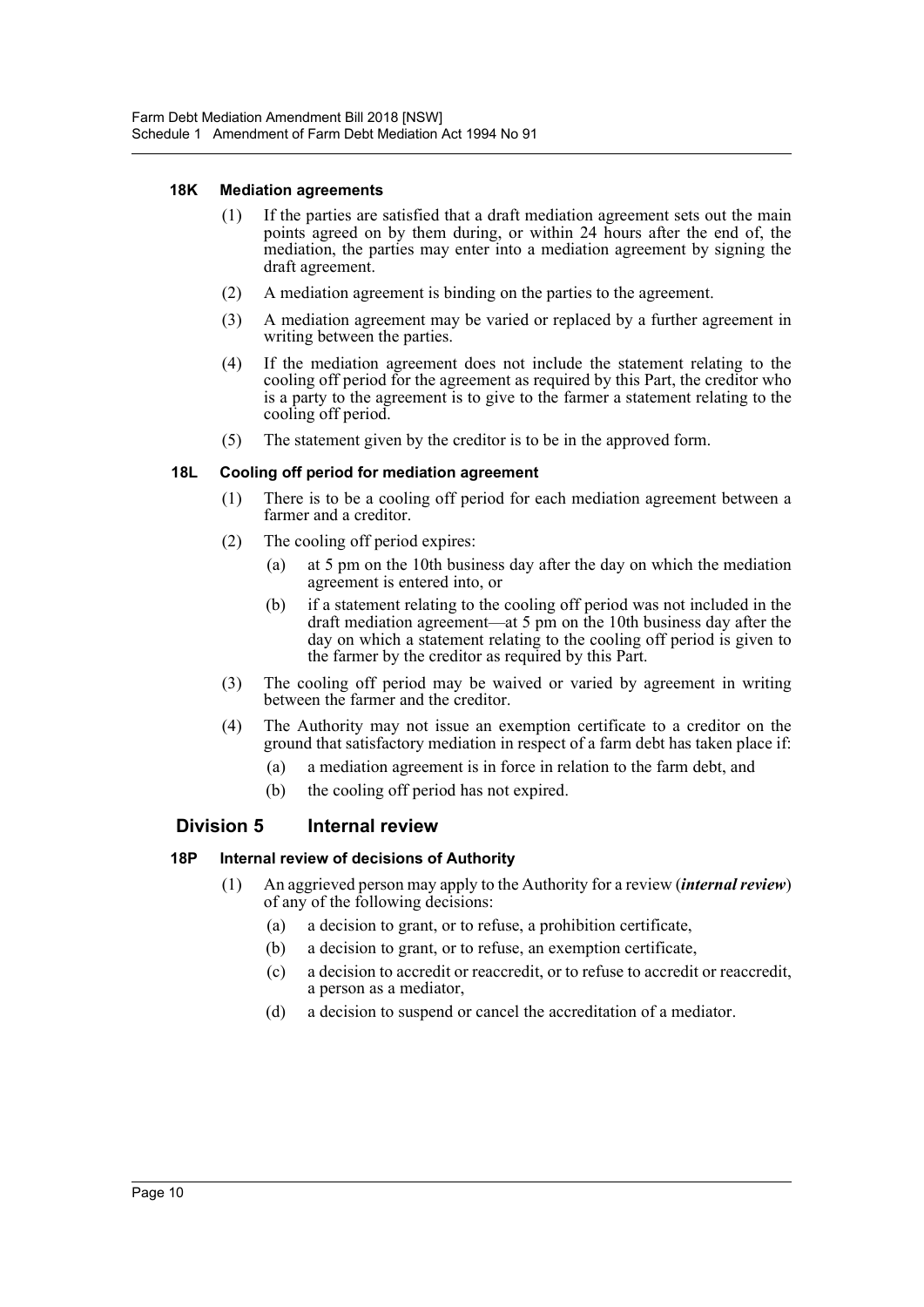- (2) An *aggrieved person* is:
	- (a) in relation to a decision about the grant or refusal of a prohibition certificate or an exemption certificate—the farmer or guarantor whose obligations are secured by the farm mortgage concerned, or the creditor, or
	- (b) in relation to a decision about accreditation or reaccreditation of a mediator—the mediator.
- (3) An application for internal review must:
	- (a) be in the approved form, and
	- (b) be lodged with the Authority within 20 business days (or such longer period as the Authority may allow) after the person was notified of the making of the decision concerned, and
	- (c) comply with such other requirements as may be prescribed by the regulations.
- (4) The application is to be dealt with by the Chief Executive of the Authority or an employee of the Authority who is directed by the Chief Executive to deal with the application. The reviewer must be a person who was not substantially involved in making the decision the subject of the application.
- (5) The reviewer may invite any person who, in the opinion of the reviewer, may be affected by the outcome of the review to submit material for consideration on the review.
- (6) The reviewer is to consider any relevant material submitted by the applicant or any person invited under this section to submit material.
- (7) In determining an application for internal review, the reviewer may:
	- (a) affirm the decision, or
	- (b) vary the decision, or
	- (c) set aside the decision and make a decision in substitution for the decision that is set aside.
- (8) In determining an application for internal review, the reviewer may exercise the same functions under this Act or any other law that the Authority had in making the decision subject to review.
- (9) The reviewer is to give notification of the reviewer's decision to:
	- (a) the applicant, and
	- (b) if the review relates to a decision about the grant or refusal of a prohibition certificate or an exemption certificate—the farmer or creditor, or any guarantor, under the farm mortgage concerned who is not the applicant for the review, and
	- (c) the Authority.
- (10) The notification is to include a statement of reasons for the decision.
- (11) An application for internal review is to be determined within 30 business days after it is made. However, a determination is not invalid because it is made after the expiration of that period.
- (12) The regulations may make provision for or with respect to the conduct of internal reviews.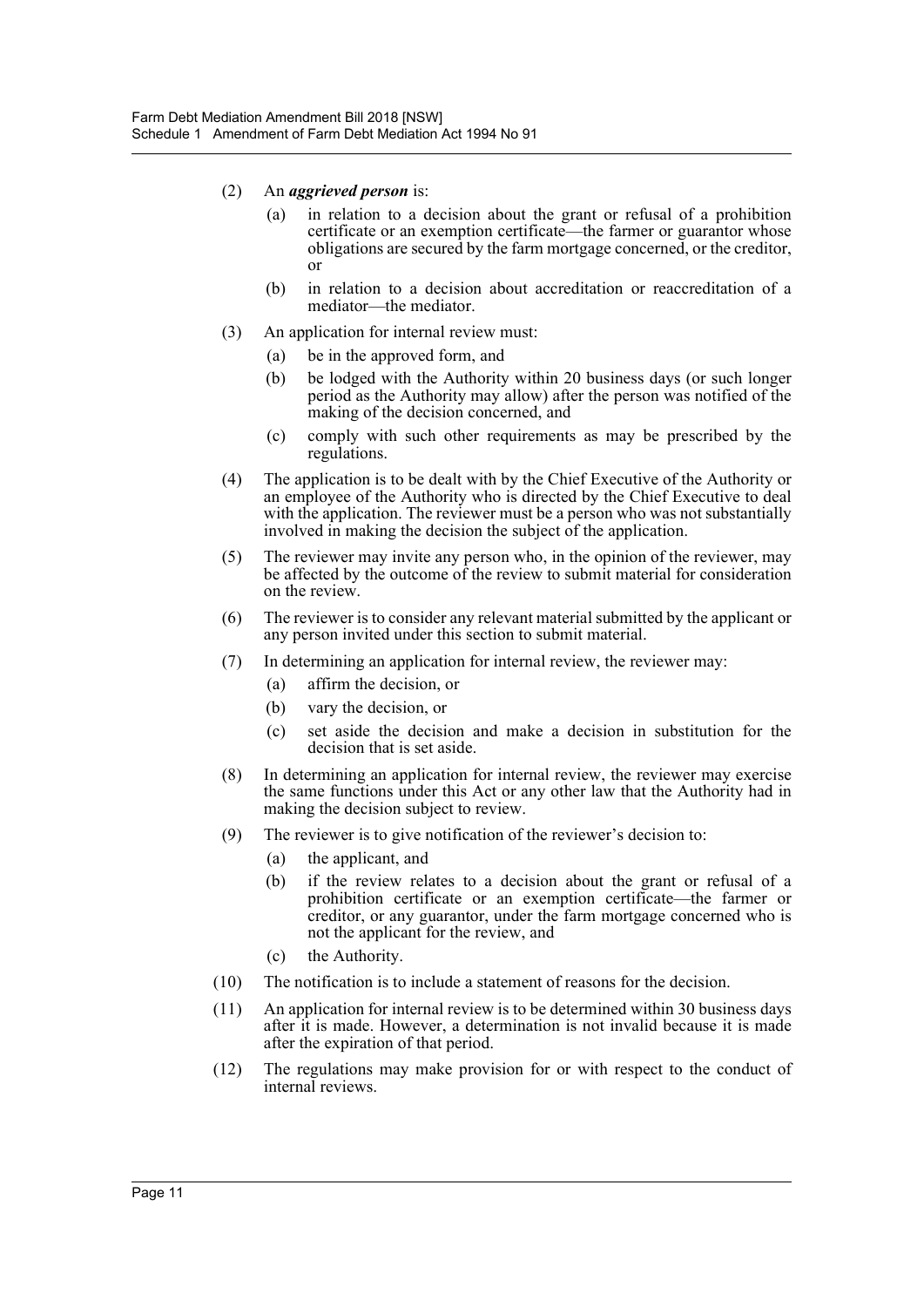#### **18Q Stay of reviewable decisions**

- (1) An application under this Division for internal review of a decision to grant an exemption certificate operates to stay the decision until the applicant is notified of the reviewer's decision.
- (2) If an application is made for internal review of a decision to refuse a prohibition certificate, the creditor must not take enforcement action in respect of the farm mortgage concerned until the creditor is notified of the reviewer's decision.
- (3) An application under this Part for internal review of any of the following decisions does not operate to stay the decision:
	- (a) a decision to grant a prohibition certificate,
	- (b) a decision to refuse an exemption certificate,
	- (c) a decision to accredit or reaccredit, or to refuse to accredit or reaccredit, a person as a mediator,
	- (d) a decision to suspend or cancel the accreditation of a mediator.

## **[11] Section 11B Rights during cooling off period**

Omit "Heads of Agreement" wherever occurring in section 11B (1), (4) and (6).

Insert instead "mediation agreement".

#### **[12] Section 11B (3)**

Omit "Heads of Agreement are". Insert instead "mediation agreement is".

#### **[13] Section 11B**

Omit "section 11A" wherever occurring. Insert instead "section 18L".

#### **[14] Section 11C Implementing mediation agreement**

Omit section 11C (1).

#### **[15] Section 11C (2)**

Omit "pursuant to, Heads of Agreement" and "relevant Heads of Agreement".

Insert instead "pursuant to, a mediation agreement" and "relevant mediation agreement", respectively.

#### **[16] Sections 11B and 11C**

Transfer sections 11B and 11C to Division 4 of Part 2 (as inserted by item [10]) and renumber as sections 18M and 18N.

#### **[17] Section 12 Role of Authority**

Omit the section.

#### **[18] Section 12A Farmer to nominate mediator**

Transfer the section to Division 3 of Part 2 (as inserted by item [10]) and renumber as section 18C.

#### **[19] Section 13 Functions of mediators**

Omit the section.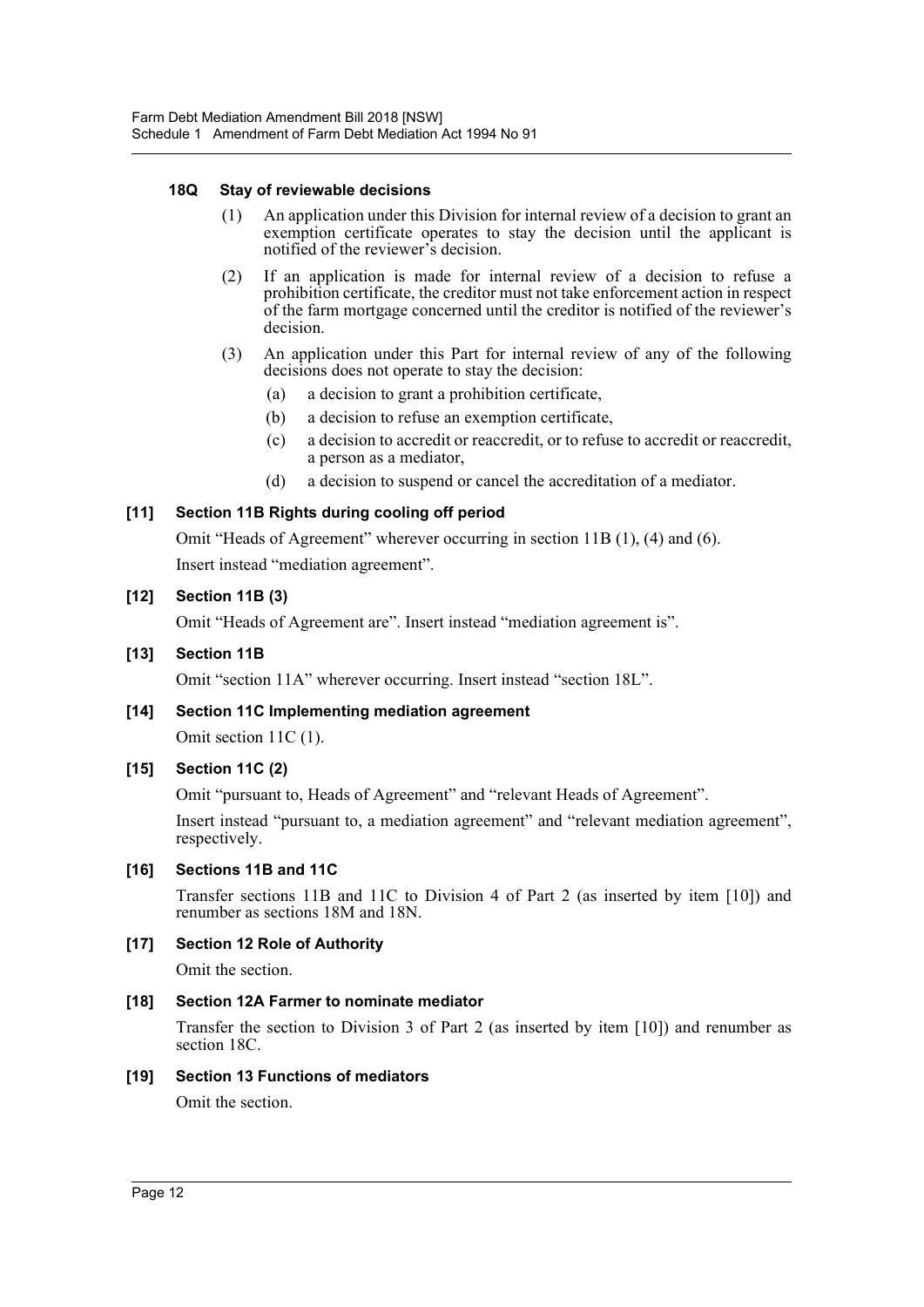## **[20] Section 14 Conduct of mediation sessions**

Insert at the end of section 14 (1A) (b):

, and

(c) adjourn or terminate a mediation session if it appears that continuing the session would not be appropriate.

#### **[21] Section 14 (1B) and (1C)**

Insert after section 14 (1A):

- (1B) In determining whether it would be appropriate to continue a mediation session, the mediator is to consider the following matters:
	- (a) the duration of the mediation session,
	- (b) whether the parties are able and willing to participate in the mediation session,
	- (c) whether the parties are engaging in the mediation in good faith,
	- (d) any risk to the health or safety of the parties resulting from the conduct of the mediation session,
	- (e) any other matters that, in the opinion of the mediator, are relevant in the circumstances.
- (1C) Mediation sessions are to be held at a place and time, and in a manner, that is reasonably convenient for the parties.

## **[22] Section 14 (5) (a)**

Omit "section 17". Insert instead "section 18H".

#### **[23] Sections 15 (3) (a) and (b) and 17 (3A)**

Omit "Heads of Agreement" wherever occurring. Insert instead "a mediation agreement".

## **[24] Section 15 Confidentiality of mediation sessions**

Insert after section 15 (3):

(4) This section does not apply to proceedings commenced with respect to any act or omission in connection with which the information has been disclosed on the basis of preventing or minimising the danger of injury to any person or damage to any property.

## **[25] Section 15 (3) (c)**

Omit "section 18A". Insert instead "section 18O".

#### **[26] Section 16 Disclosure of information**

Insert after section 16 (c):

(c1) to prevent or minimise the danger of injury to any person or damage to any property, or

## **[27] Section 16, penalty**

Omit the penalty. Insert instead:

Maximum penalty: 100 penalty units.

#### **[28] Section 17 Representation and assistance during mediation**

Omit section 17 (3B).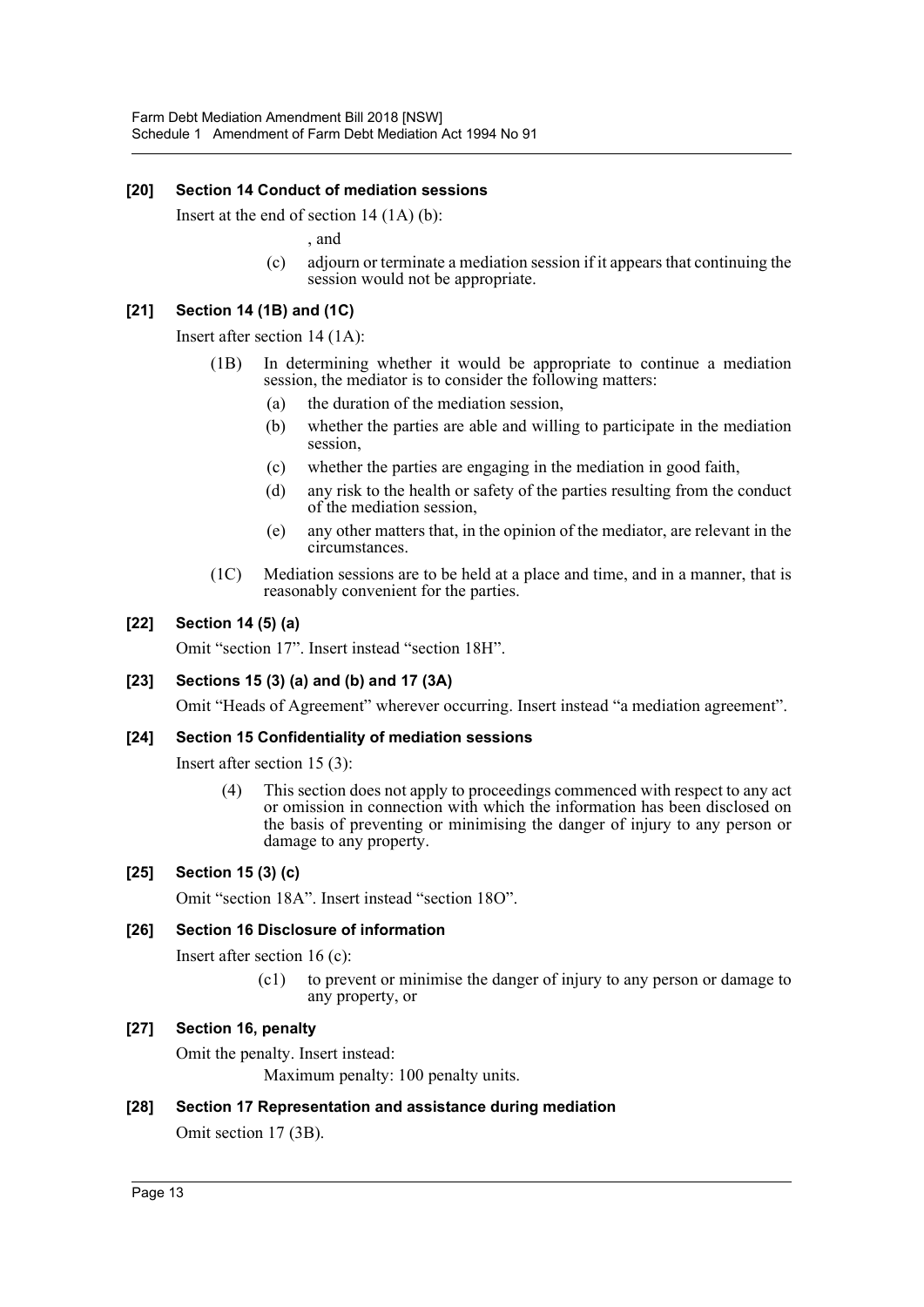## **[29] Section 17 (5)**

Omit "section 14". Insert instead "section 18E".

#### **[30] Sections 14–17**

Transfer sections 14–17 (as amended by this Schedule) to Division 3 of Part 2 (as inserted by item [10]) and renumber as sections 18E–18H.

#### **[31] Section 18A Summary of mediation**

Omit "Heads of Agreement". Insert instead "mediation agreement".

#### **[32] Section 18A, note**

Omit the note.

#### **[33] Section 18A**

Transfer section 18A (as amended by this Schedule) to Division 4 of Part 2 (as inserted by item [10]) and renumber as section 18O.

#### **[34] Section 19A**

Insert after section 19:

#### **19A Authority may require information**

- (1) The Authority may, by notice given to a farmer or a creditor, require the farmer or creditor to provide to the Authority such information as the Authority considers to be relevant to:
	- (a) an application under this Act made by the farmer or creditor, or
	- (b) the rights or obligations of the farmer or creditor in relation to a mediation under this Act (including any mediation that has not yet taken place).
- (2) The Authority may refuse to consider an application made by the farmer or the creditor under Part 1A if the farmer or the creditor fails to comply with a requirement made under this section.

#### **[35] Section 21 Waiver of rights void**

Insert at the end of the section:

(2) This section does not affect the requirement for the Authority to grant an exemption certificate in respect of a farm mortgage in circumstances where the farmer has indicated that the farmer does not wish to enter into or proceed with mediation in respect of the debt concerned.

#### **[36] Sections 23 and 24**

Omit the sections. Insert instead:

#### **23 Service of documents**

- (1) A document that is authorised or required by this Act or the regulations to be served on any person (other than a mediator) may be served by any of the following methods:
	- (a) in the case of an individual—by personal delivery to the person,
	- (b) by post to the address specified by the person for the service of documents of that kind,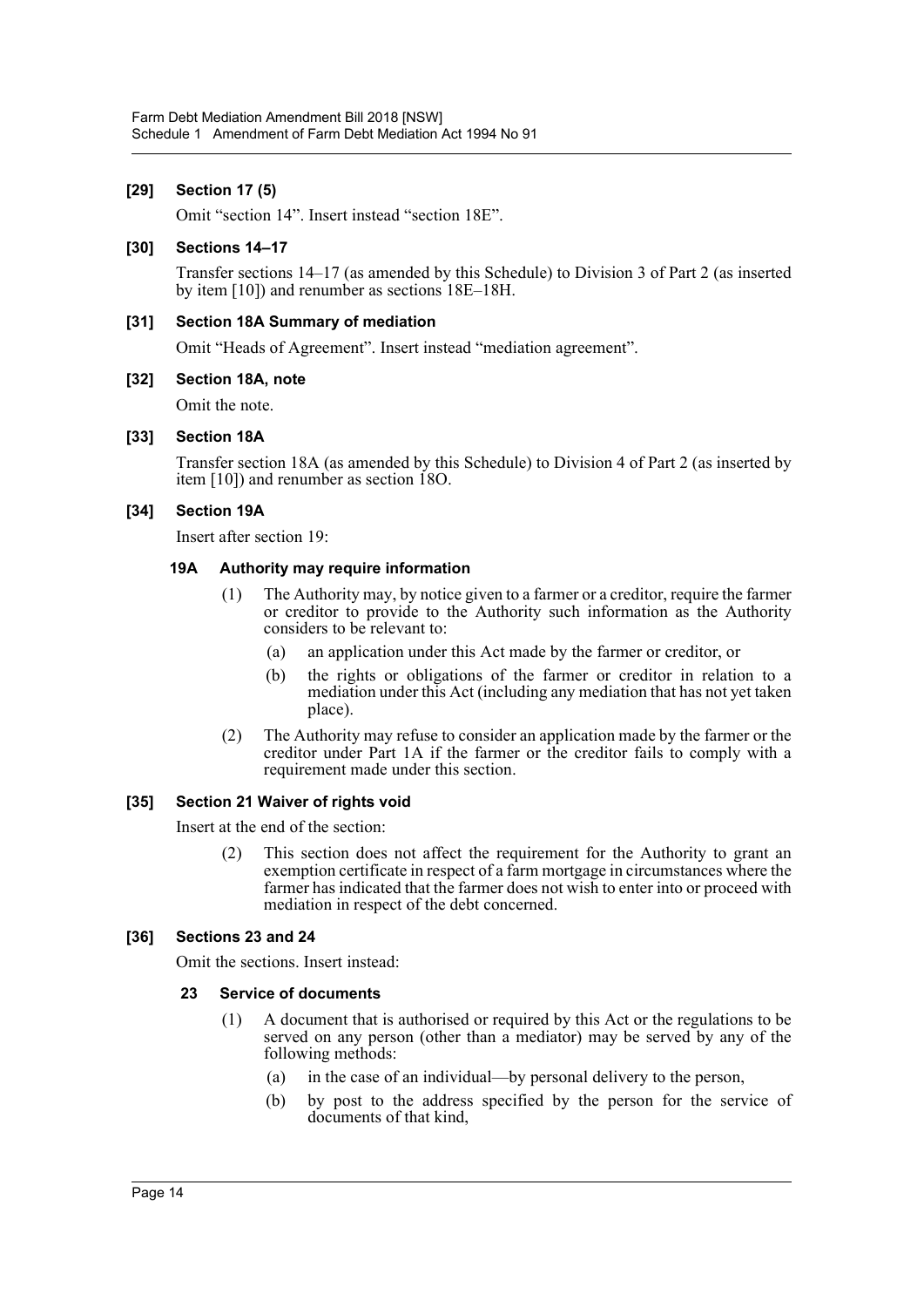- (c) in the case of an individual who has not specified such an address—by post to the residential or business address of the person last known to the person serving the document,
- (d) in the case of a corporation—by post to the registered office or any other office of the corporation or by leaving it at any such office with a person apparently over the age of 16 years,
- (e) by email to an email address specified by the person for the service of documents of that kind,
- (f) by any other method authorised by the regulations for the service of documents of that kind.
- (2) A document that is authorised or required by this Act or the regulations to be served on a mediator may be served by post to any office of the Authority.
- (3) Nothing in this section affects the operation of any provision of a law or of the rules of a court authorising a document to be served on a person by any other method.
- (4) In this section, *serve* includes give or send.

# **[37] Section 31**

Omit the section.

# **[38] Schedule 1 Savings and transitional provisions** Omit "(Section 31)".

# **[39] Schedule 1, Part 1, heading**

Insert after the heading to Schedule 1:

# **Part 1 Savings and transitional regulations**

# **[40] Schedule 1, clause 1**

Omit clause 1 (1). Insert instead:

- (1) The regulations may contain provisions of a savings or transitional nature consequent on the enactment of this Act or any Act that amends this Act.
- (1A) Any such provision has effect despite anything to the contrary in this Schedule. The regulations may make separate savings and transitional provisions or amend this Schedule to consolidate the savings and transitional provisions.

# **[41] Schedule 1, Part 2, heading**

Insert after clause 1:

# **Part 2 Provisions consequent on enactment of Farm Debt Mediation Amendment Act 1996**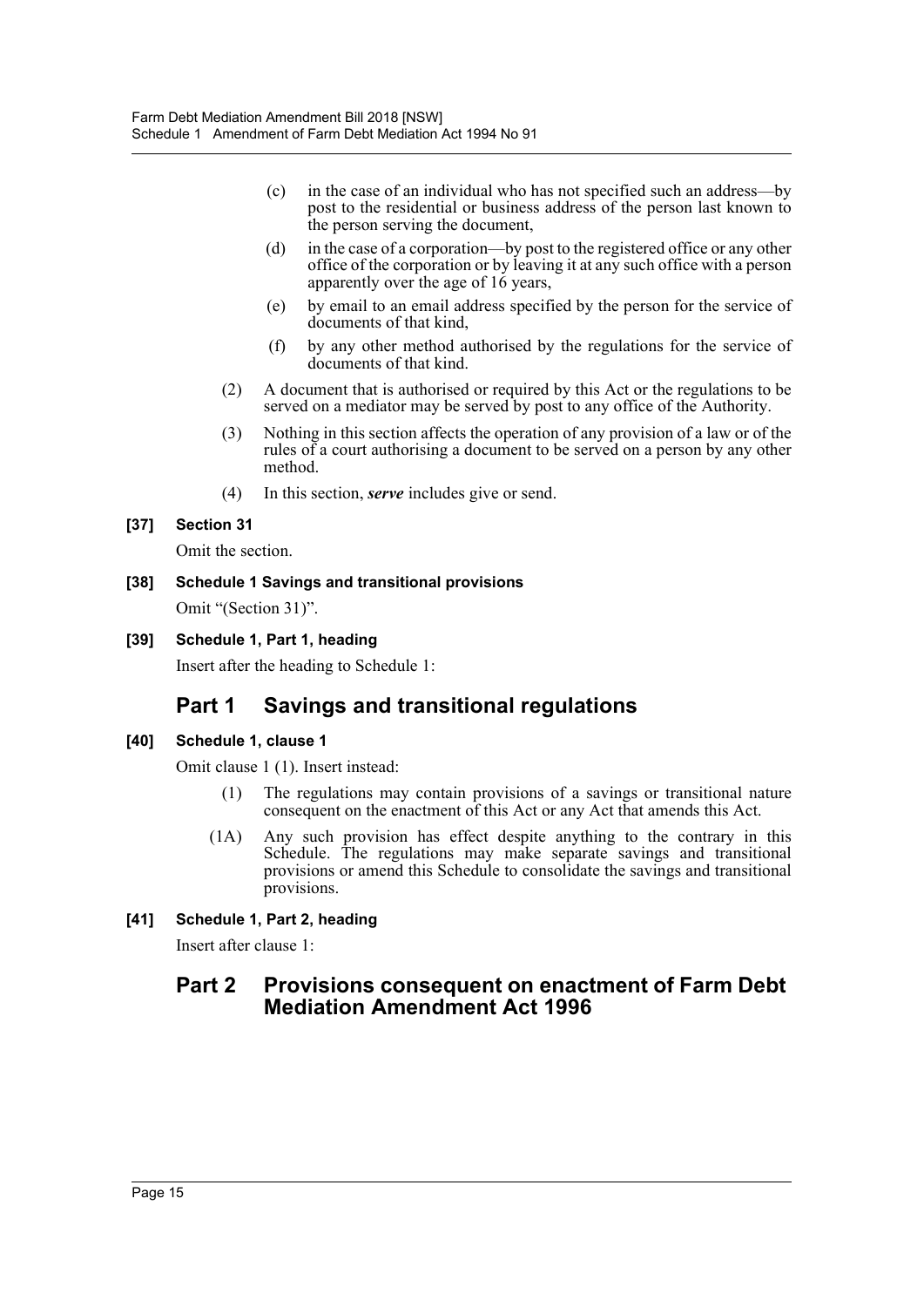**[42] Schedule 1, Part 3, heading**

Insert after clause 3:

# **Part 3 Provisions consequent on enactment of Farm Debt Mediation Amendment Act 1998**

**[43] Schedule 1, Part 4, heading**

Insert after clause 6:

# **Part 4 Provision consequent on enactment of Farm Debt Mediation Amendment Act 2002**

**[44] Schedule 1, Part 5, heading**

Insert after clause 7:

# **Part 5 Provision consequent on enactment of National Competition Policy Health and Other Amendments (Commonwealth Financial Penalties) Act 2004**

**[45] Schedule 1, Part 6, heading**

Insert after clause 8:

# **Part 6 Provision consequent on enactment of Farm Debt Mediation Amendment (Water Access Licences) Act 2005**

# **[46] Schedule 1**

Insert at the end of the Schedule, with appropriate Part and clause numbering:

# **Part Provisions consequent on enactment of Farm Debt Mediation Amendment Act 2018**

# **Definitions**

In this Part:

*amending Act* means the *Farm Debt Mediation Amendment Act 2018*. *commencement date* means the date on which the amending Act commences. *existing Heads of Agreement* means Heads of Agreement in force under this Act immediately before the commencement date.

# **Heads of Agreement**

- (1) Existing Heads of Agreement entered into between a farmer and a creditor are taken, on the commencement date, to be a mediation agreement under section 18K of this Act (as inserted by the amending Act).
- (2) The amendments made to this Act by the amending Act extend to the existing Heads of Agreement.
- (3) Without limiting subclause (2), section 18L (3) (as inserted by the amending Act) extends to the existing Heads of Agreement. However, the amendments